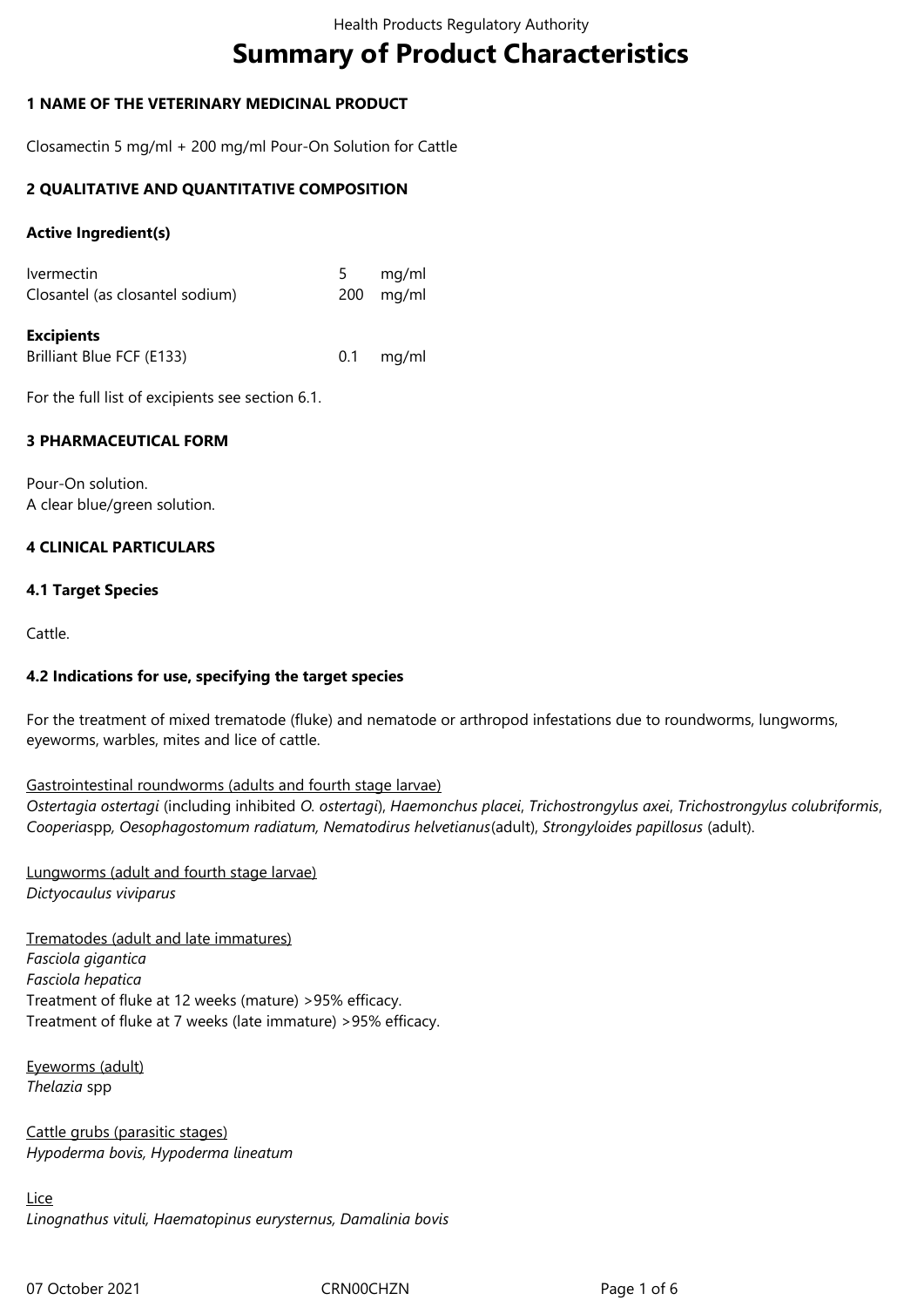## Mange Mites

*Chorioptes bovis, Sarcoptes scabiei* var *bovis*

## **4.3 Contraindications**

Do not use in cases of known hypersensitivity to the active substances or to any of the excipients.

Do not apply to areas of skin which have mange, scabs or other lesions or to areas contaminated with mud or manure. Avermectins may not be well tolerated in non-target species (cases of intolerance with fatal outcome are reported in dogs – especially Collies, Old English Sheepdogs and related breeds or crosses, and also in turtles/tortoises).

## **4.4 Special warnings for each target species**

Care should be taken to avoid the following practices because they increase the risk of development of resistance and could ultimately result in ineffective therapy.

Too frequent and repeated use of anthelmintics from the same class, over an extended period of time.

Underdosing which may be due to underestimation of bodyweight, misadministration of the product, or lack of calibration of the dosing device.

The effect of rain on the pour-on formulation at the time of and after application has not been investigated. For maximum effect animals should be kept indoors or undercover following treatment, when there is rain or an imminent risk of rain.

Suspected clinical cases of resistance to anthelmintics should be further investigated using appropriate tests (e.g. Faecal Egg Count Reduction Test). Where the results of the tests strongly suggest resistance to a particular anthelmintic, an anthelmintic belonging to another pharmacological class and having a different mode of action should be used.

Resistance to ivermectin has been reported in *Ostertagia ostertagi* and *Cooperia* spp in cattle. Therefore the use of this product should be based on local (regional, farm) epidemiological information about the susceptibility of these species and recommendations on how to limit further selection for resistance to anthelmintics.

## **4.5 Special precautions for use**

## **i. Special precautions for use in animals**

Due to the significant likelihood of cross-contamination of non-treated animals with this product due to grooming (licking), all animals in a group should be treated at the same time and treated animals should be kept separately from non-treated animals throughout the withdrawal period. Non-compliance with this recommendation may lead to residues violations (see section 4.11) or in very rare cases, it can lead to adverse events (see section 4.6) in non-treated animals.

It is not advisable to administer the product when *Hypoderma lineatum* larvae are localised in the periaesophagic region, or when *Hypoderma bovis* larvae are situated in the spinal canal. Seek professional veterinary advice to determine the best period of use.

Care should be taken to ensure animals are not overdosed by the application volume, accidental spillage or oral ingestion, as overdosage may result in signs of toxicity such as inco-ordination and blindness. It is recommended that animals are not clipped prior to treatment to reduce the risk of increased drug absorption and hence bioavailability, or oral ingestion through mutual grooming.

Care should be taken when treating animals which may be of low nutritional status as this may increase susceptibility of adverse events occurring.

#### **ii. Special precautions to be taken by the person administering the veterinary medicinal product to animals**

This product may be irritating to human skin and eyes or cause hypersensitivity. Avoid skin and/or eye contact with the product during treatment, when handling recently treated animals or when cleaning the used equipment. Operators should wear nitrile

07 October 2021 CRN00CHZN Page 2 of 6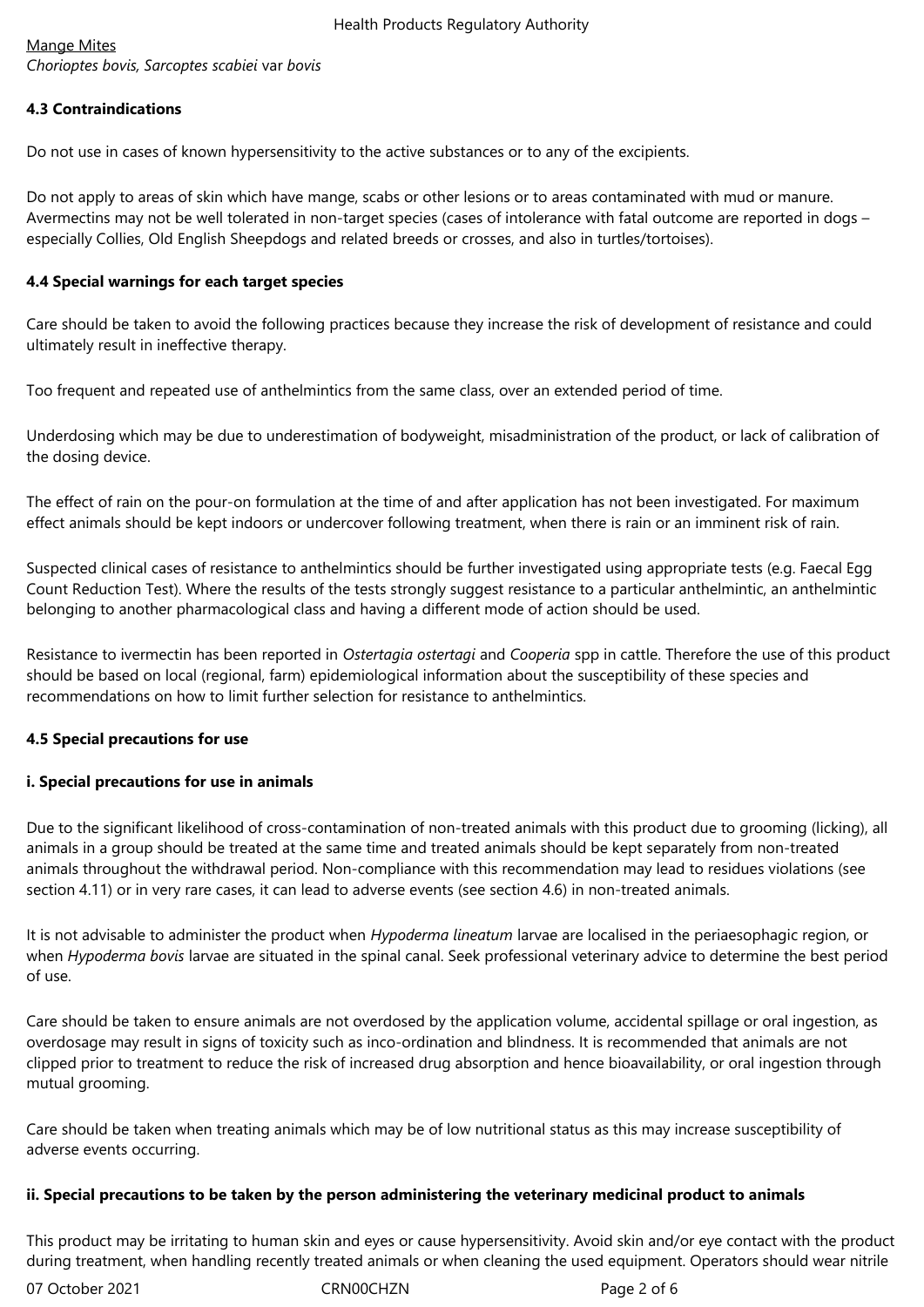rubber gloves and boots with a waterproof coat when applying the product. Protective clothing should be washed after use. If accidental skin contact occurs, wash the affected area immediately with soap and water. If accidental eye exposure occurs, flush the eyes immediately with water and get medical attention.

This product may be toxic after accidental ingestion. Avoid ingestion by hand-to-mouth contact. Do not eat, drink or smoke whilst handling the product. If accidental ingestion occurs, get medical attention and show the package leaflet to the physician. Wash hands after use. This product is flammable. Keep away from sources of ignition. Use only in well ventilated areas or outdoors.

## **iii. Other Precautions Regarding the Environment**

The product is very toxic to aquatic organisms and dung insects.

Treated cattle should not have direct access to ponds, streams or ditches for 14 days after treatment. Long term effects on dung insects caused by continuous or repeated use cannot be excluded therefore repeat treatments on a

pasture within a season should only be given on the advice of a veterinarian.

## **4.6 Adverse reactions (frequency and seriousness)**

In very rare cases (less than 1 animal in 10,000 animals, including isolated reports), neurological signs such as blindness, ataxia, and recumbency may occur after administration of the product. These cases may also be associated with gastrointestinal signs such as anorexia, diarrhoea and in extreme cases signs may persist and may result in death of the animal.

Even though the overall incidence of adverse events is very rare, it has been noted that, when there is an adverse event in a herd, several animals may be affected. Therefore, should neurological signs be observed in one animal, it is recommended to reinforce surveillance, at the herd level, of all treated animals.

## **4.7 Use during pregnancy, lactation or lay**

Closamectin Pour-On can be administered to cattle (including dairy, beef/suckler cattle) at any stage of pregnancy or lactation provided that the milk is not intended for human consumption. See Section 4.11.

## **4.8 Interaction with other medicinal products and other forms of interactions**

None known.

## **4.9 Amounts to be administered and administration route**

The veterinary medicinal product should be administered topically at a dosage rate of 500 µg ivermectin per kg bodyweight and 20 mg closantel per kg bodyweight (1 mL per 10 kg).

The formulation should be applied along the midline of the back in a narrow strip between the withers and the tail head.

Assess bodyweight carefully prior to administration.

The timing for treatment should be based on epidemiological factors and should be customised for each individual farm. A dosing programme should be established by a veterinary professional.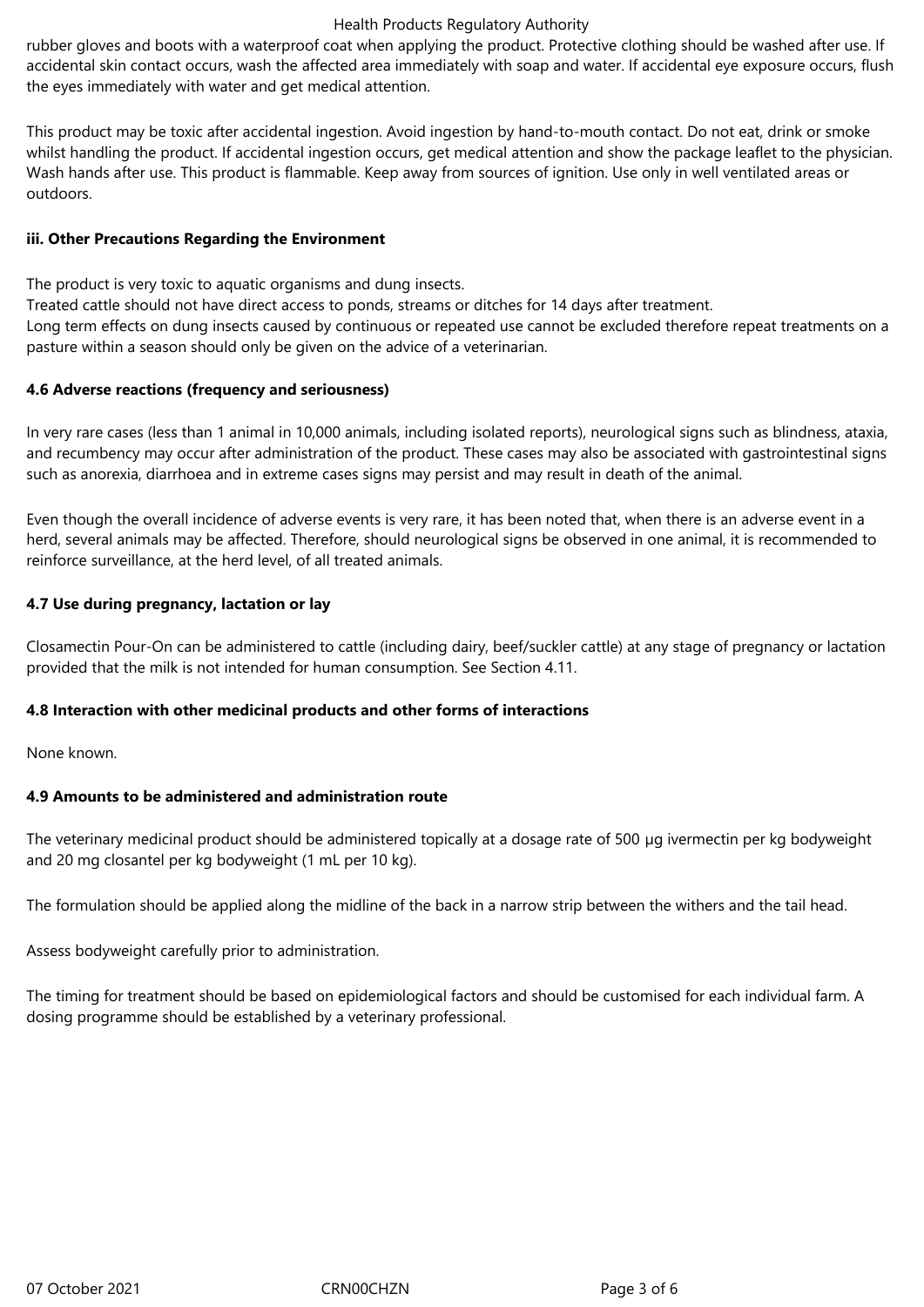| Handy dosing guide |                  | Animals should be weighed and grouped<br>according to bodyweight to avoid under<br>or over-dosing* |        |         |           |         |  |
|--------------------|------------------|----------------------------------------------------------------------------------------------------|--------|---------|-----------|---------|--|
|                    |                  | Number of full doses per pack                                                                      |        |         |           |         |  |
| Bodyweight         | Dose Volume      | 250 ml                                                                                             | 500 ml | 1 litre | 2.5 litre | 5 litre |  |
| 100kg*             | 10ml             | 25                                                                                                 | 50     | 100     | 250       | 500     |  |
| 150kg              | 15ml             | 16                                                                                                 | 33     | 66      | 166       | 333     |  |
| 200kg              | 20ml             | 12                                                                                                 | 25     | 50      | 125       | 250     |  |
| 250kg              | 25ml             | 10                                                                                                 | 20     | 40      | 100       | 200     |  |
| 300kg              | 30ml             | 8                                                                                                  | 16     | 33      | 83        | 166     |  |
| 350kg              | 35ml             | 7                                                                                                  | 14     | 28      | 71        | 142     |  |
| 400kg              | 40 <sub>ml</sub> | 6                                                                                                  | 12     | 25      | 62        | 125     |  |
| 450kg              | 45ml             | 5                                                                                                  | 11     | 22      | 55        | 111     |  |
| 500kg              | 50ml             | 5                                                                                                  | 10     | 20      | 50        | 100     |  |
| 550kg              | 55ml             | 4                                                                                                  | 9      | 18      | 45        | 90      |  |
| 600kg              | 60ml             | 4                                                                                                  | 8      | 16      | 41        | 83      |  |

\* Dose rate 1 ml per 10 kg bodyweight

Avoid introduction of contamination.

If stored at temperatures below 0°C, Closamectin Pour-On Solution for Cattle may appear cloudy. Allowing to warm at room temperature will restore the normal appearance without affecting efficacy.

## **4.10 Overdose (symptoms, emergency procedures, antidotes), if necessary**

At doses of three times the recommended dose, no significant clinical signs were recorded.

No antidote has been identified for ivermectin or closantel overdose. Symptomatic treatment may be beneficial.

Closantel like other salicylanilides is a potent uncoupler of oxidative phosphorylation and the safety index is not as high as is the case of many other anthelmintics. However where used as directed there are unlikely to be any untoward effects. Signs of overdosage can include slight loss of appetite, loose faeces, decreased vision and increased frequency of defecation. High doses may cause blindness, hyperventilation, general weakness and inco-ordination, hyperthermia, convulsions, tachycardia and in extreme cases death.

## **4.11 Withdrawal period(s)**

Meat and offal: 58 days.

Not authorised for use in cattle producing milk for human consumption including during the dry period. Do not use during the second half of pregnancy in heifers which are intended to produce milk for human consumption.

Due to the significant likelihood of cross-contamination of non-treated animals with this product due to grooming (licking), all animals in a group should be treated at the same time and treated animals should be kept separately from non-treated animals throughout the withdrawal period. Non-compliance with this recommendation may lead to residues violations in non-treated animals.

## **5 PHARMACOLOGICAL or IMMUNOLOGICAL PROPERTIES**

## **ATC Vet Code:** QP54AA51

**Pharmacotherapeutic Group:** Ivermectin, combinations.

## **5.1 Pharmacodynamic properties**

Ivermectin is an endectocide with activity against a wide range of internal and external parasites. Ivermectin is a macrocylic lactone and acts by inhibiting nerve impulses. It binds selectively and with high affinity to glutamate-gated chloride ion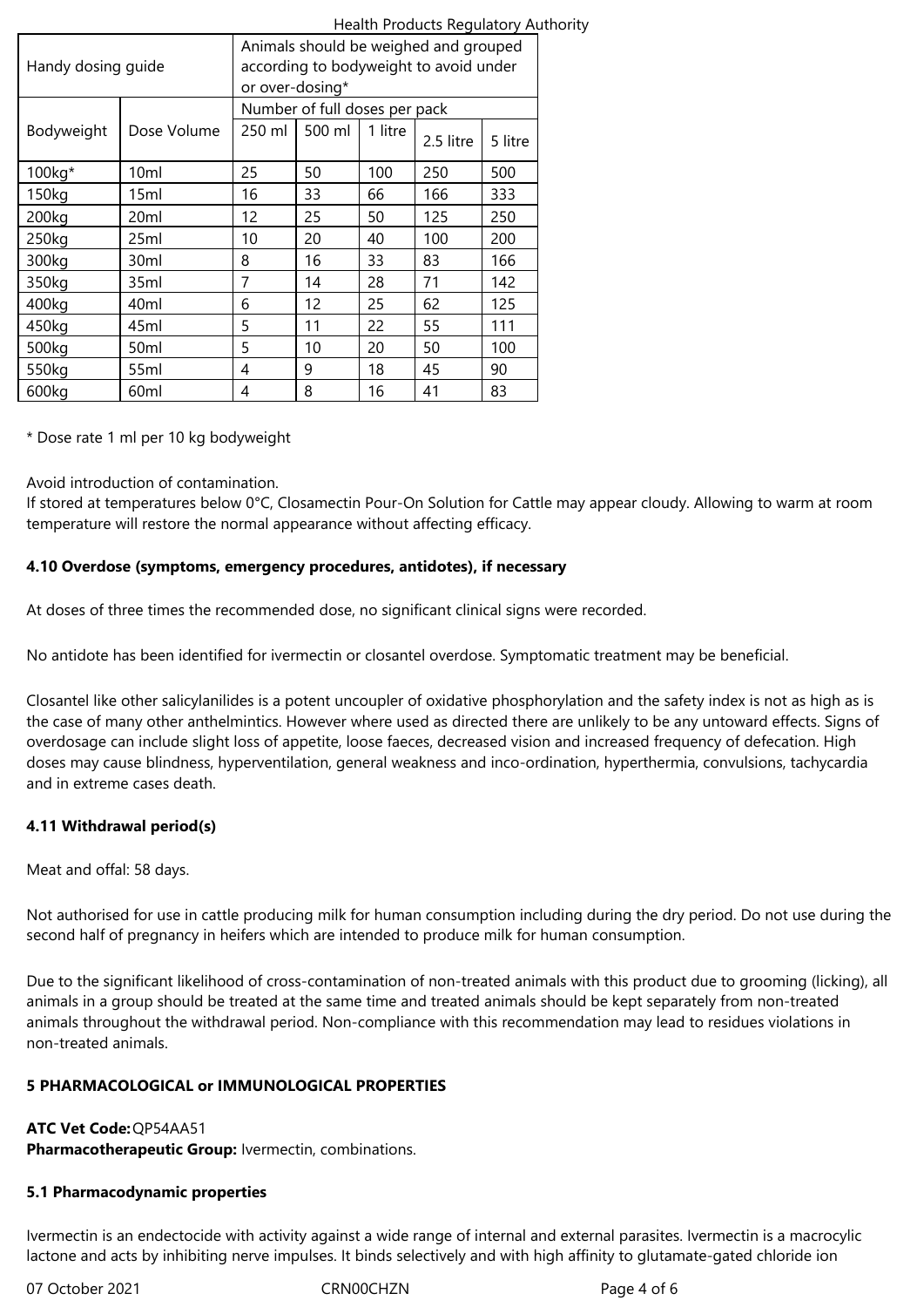channels which occur in invertebrate nerve and muscle cells. This leads to an increase in the permeability of the cell membrane to chloride ions with hyperpolarization of the nerve or muscle cell, resulting in paralysis and death of the relevant parasites. Compounds of this class may also interact with other ligand-gated chloride channels, such as those gated by the neurotransmitter gamma-aminobutyric acid (GABA). The margin of safety for compounds of this class is attributable to the fact that mammals do not have glutamate-gated chloride channels. The macrocylic lactones have a low affinity for other mammalian ligand-gated chloride channels and they do not readily cross the blood-brain barrier.

Closantel is a member of the salicylanilide class of anthelmintics. Salicylanilides are hydrogen (proton) ionophores (referred to as oxidative phosphorylase uncouplers.)

The chemical structure of salicylanilides illustrate the possession of a detachable proton. This type of molecule is lipophilic and is known to shuttle protons across membranes, in particular the inner mitochondrial membrane. Closantel acts by uncoupling oxidative phosphorylation.

Closantel is a parasiticide with flukicide activity and efficacy against certain other helminths and arthropods.

#### **5.2 Pharmacokinetic particulars**

After topical administration of Closamectin Pour-On to cattle at a dose rate of 500 µg ivermectin per kg and 20 mg closantel per kg the following parameters were observed: Ivermectin – Cmax of 19.13 ng/mL and AUC of 2440 ng.hr/mL; Closantel – Cmax of 68.5 µg/mL and AUC of 35207 µg.hr/mL.

Ivermectin is only partially metabolised. In cattle, only about 1 to 2% is excreted in the urine the remainder is excreted in the faeces, approximately 60% of which is excreted as unaltered drug. The remainder is excreted as metabolites or degradation products. Salicylanilides are poorly metabolised and are excreted mainly unchanged. About 90% of closantel is excreted unchanged in the faeces and urine in cattle.

#### **6 PHARMACEUTICAL PARTICULARS**

#### **6.1 List of excipients**

Brilliant Blue FCF (E133) Dye Anhydrous Ethanol Macrogol Cetearyl Ethylhexanoate Isopropyl Myristate Povidone Denatonium Benzoate Trolamine Isopropyl alcohol

#### **6.2 Major incompatibilities**

None known.

#### **6.3 Shelf-life**

Shelf-life of the veterinary medicinal product as packaged for sale: 18 months.

#### **6.4 Special precautions for storage**

Do not store above 25°C. Store upright in original container. Protect from light. Discard unused material. Flammable – keep away from heat, sparks, open flame or other sources of ignition.